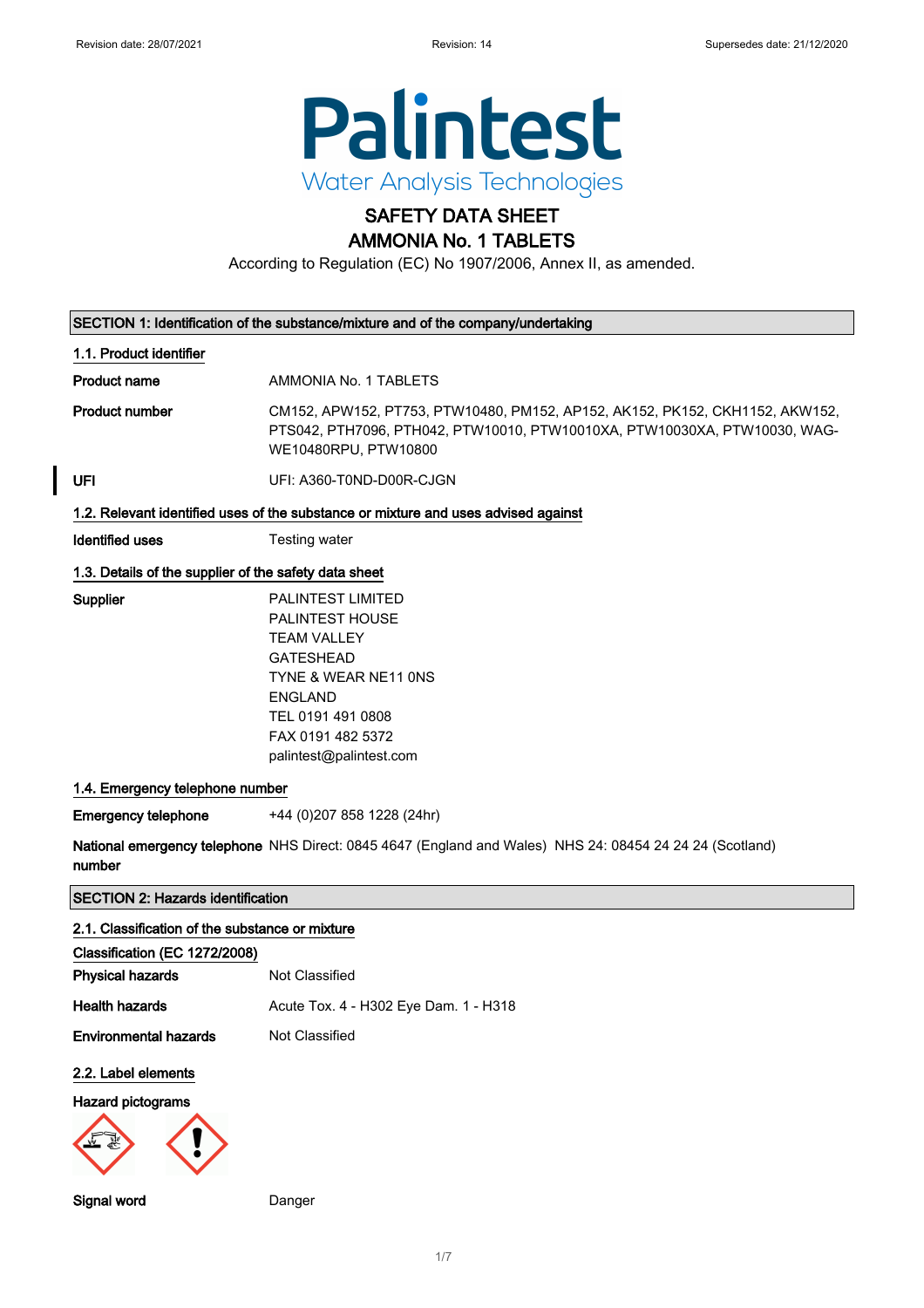| <b>Hazard statements</b>                  | H302 Harmful if swallowed.<br>H318 Causes serious eye damage.                                                                                                                                                                                                                                                                                                                                                                                                                                                    |
|-------------------------------------------|------------------------------------------------------------------------------------------------------------------------------------------------------------------------------------------------------------------------------------------------------------------------------------------------------------------------------------------------------------------------------------------------------------------------------------------------------------------------------------------------------------------|
| <b>Precautionary statements</b>           | P264 Wash contaminated skin thoroughly after handling.<br>P270 Do not eat, drink or smoke when using this product.<br>P280 Wear protective gloves/ protective clothing/ eye protection/ face protection.<br>P301+P310 IF SWALLOWED: Immediately call a POISON CENTER/ doctor.<br>P305+P351+P338 IF IN EYES: Rinse cautiously with water for several minutes. Remove<br>contact lenses, if present and easy to do. Continue rinsing.<br>P501 Dispose of contents/ container in accordance with local regulations. |
| Contains                                  | SALICYLIC ACID, SODIUM NITROPRUSSIDE                                                                                                                                                                                                                                                                                                                                                                                                                                                                             |
| Supplementary precautionary<br>statements | P101 If medical advice is needed, have product container or label at hand.<br>P102 Keep out of reach of children.<br>P103 Read label before use.<br>P330 Rinse mouth.                                                                                                                                                                                                                                                                                                                                            |

#### 2.3. Other hazards

This product does not contain any substances classified as PBT or vPvB.

| <b>SECTION 3: Composition/information on ingredients</b> |  |  |
|----------------------------------------------------------|--|--|
|----------------------------------------------------------|--|--|

| 3.2. Mixtures                                                                      |                                |                                                      |
|------------------------------------------------------------------------------------|--------------------------------|------------------------------------------------------|
| <b>SALICYLIC ACID</b>                                                              |                                | 20-30%                                               |
| CAS number: 69-72-7                                                                | EC number: 200-712-3           | REACH registration number: 01-<br>2119486984-17-XXXX |
| Classification                                                                     |                                |                                                      |
| Acute Tox. 4 - H302                                                                |                                |                                                      |
| Eye Dam. 1 - H318                                                                  |                                |                                                      |
| SODIUM NITROPRUSSIDE                                                               |                                | $3 - 5%$                                             |
| CAS number: 14402-89-2                                                             | REACH registration number: N/A |                                                      |
| Classification                                                                     |                                |                                                      |
| Acute Tox. 3 - H301                                                                |                                |                                                      |
| <b>SILICA</b>                                                                      |                                | < 0.1%                                               |
| CAS number: 7631-86-9                                                              | EC number: 231-545-4           | REACH registration number: 01-<br>2119379499-16-XXXX |
| Classification                                                                     |                                |                                                      |
| Not Classified                                                                     |                                |                                                      |
| The Full Text for all R-Phrases and Hazard Statements are Displayed in Section 16. |                                |                                                      |
| <b>SECTION 4: First aid measures</b>                                               |                                |                                                      |

# 4.1. Description of first aid measures

Inhalation Unlikely route of exposure as the product does not contain volatile substances.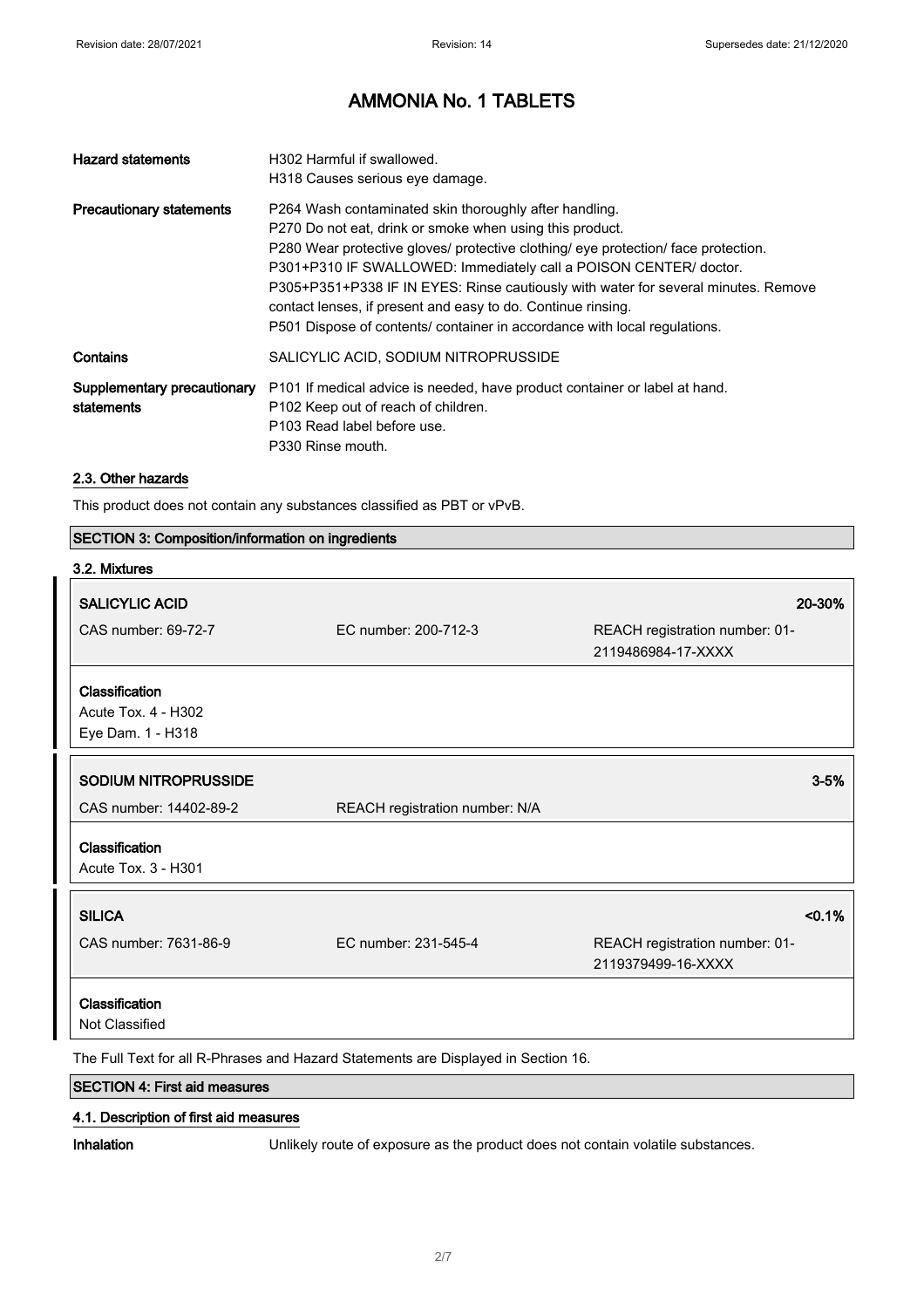| Ingestion                                                  | Never give anything by mouth to an unconscious person. Rinse mouth thoroughly with water.<br>Give plenty of water to drink. Give milk instead of water if readily available. Keep affected<br>person under observation. Do not induce vomiting. If vomiting occurs, the head should be kept<br>low so that vomit does not enter the lungs. Get medical attention immediately. Show this<br>Safety Data Sheet to the medical personnel. |
|------------------------------------------------------------|----------------------------------------------------------------------------------------------------------------------------------------------------------------------------------------------------------------------------------------------------------------------------------------------------------------------------------------------------------------------------------------------------------------------------------------|
| <b>Skin contact</b>                                        | Wash skin thoroughly with soap and water. Get medical attention promptly if symptoms occur<br>after washing.                                                                                                                                                                                                                                                                                                                           |
| Eye contact                                                | Rinse immediately with plenty of water. Remove any contact lenses and open eyelids wide<br>apart. Get medical attention. Show this Safety Data Sheet to the medical personnel.                                                                                                                                                                                                                                                         |
|                                                            | 4.2. Most important symptoms and effects, both acute and delayed                                                                                                                                                                                                                                                                                                                                                                       |
| <b>Inhalation</b>                                          | No specific symptoms known.                                                                                                                                                                                                                                                                                                                                                                                                            |
| Ingestion                                                  | May cause stomach pain or vomiting.                                                                                                                                                                                                                                                                                                                                                                                                    |
| <b>Skin contact</b>                                        | No specific symptoms known.                                                                                                                                                                                                                                                                                                                                                                                                            |
| Eye contact                                                | No specific symptoms known. May cause blurred vision and serious eye damage.                                                                                                                                                                                                                                                                                                                                                           |
|                                                            | 4.3. Indication of any immediate medical attention and special treatment needed                                                                                                                                                                                                                                                                                                                                                        |
| Notes for the doctor                                       | Treat symptomatically.                                                                                                                                                                                                                                                                                                                                                                                                                 |
| <b>SECTION 5: Firefighting measures</b>                    |                                                                                                                                                                                                                                                                                                                                                                                                                                        |
| 5.1. Extinguishing media                                   |                                                                                                                                                                                                                                                                                                                                                                                                                                        |
| Suitable extinguishing media                               | Use fire-extinguishing media suitable for the surrounding fire.                                                                                                                                                                                                                                                                                                                                                                        |
| 5.2. Special hazards arising from the substance or mixture |                                                                                                                                                                                                                                                                                                                                                                                                                                        |
| <b>Hazardous combustion</b><br>products                    | No known hazardous decomposition products.                                                                                                                                                                                                                                                                                                                                                                                             |
| 5.3. Advice for firefighters                               |                                                                                                                                                                                                                                                                                                                                                                                                                                        |
| Protective actions during<br>firefighting                  | No specific firefighting precautions known.                                                                                                                                                                                                                                                                                                                                                                                            |
| <b>SECTION 6: Accidental release measures</b>              |                                                                                                                                                                                                                                                                                                                                                                                                                                        |
|                                                            | 6.1. Personal precautions, protective equipment and emergency procedures                                                                                                                                                                                                                                                                                                                                                               |
| <b>Personal precautions</b>                                | Wear protective clothing as described in Section 8 of this safety data sheet.                                                                                                                                                                                                                                                                                                                                                          |
| 6.2. Environmental precautions                             |                                                                                                                                                                                                                                                                                                                                                                                                                                        |
| <b>Environmental precautions</b>                           | Not considered to be a significant hazard due to the small quantities used. However, large or<br>frequent spills may have hazardous effects on the environment.                                                                                                                                                                                                                                                                        |
| 6.3. Methods and material for containment and cleaning up  |                                                                                                                                                                                                                                                                                                                                                                                                                                        |
| Methods for cleaning up                                    | No specific clean-up procedure recommended.                                                                                                                                                                                                                                                                                                                                                                                            |
| 6.4. Reference to other sections                           |                                                                                                                                                                                                                                                                                                                                                                                                                                        |
| Reference to other sections                                | Wear protective clothing as described in Section 8 of this safety data sheet.                                                                                                                                                                                                                                                                                                                                                          |
| <b>SECTION 7: Handling and storage</b>                     |                                                                                                                                                                                                                                                                                                                                                                                                                                        |
| 7.1. Precautions for safe handling                         |                                                                                                                                                                                                                                                                                                                                                                                                                                        |
| <b>Usage precautions</b>                                   | Good personal hygiene procedures should be implemented.                                                                                                                                                                                                                                                                                                                                                                                |
|                                                            | 7.2. Conditions for safe storage, including any incompatibilities                                                                                                                                                                                                                                                                                                                                                                      |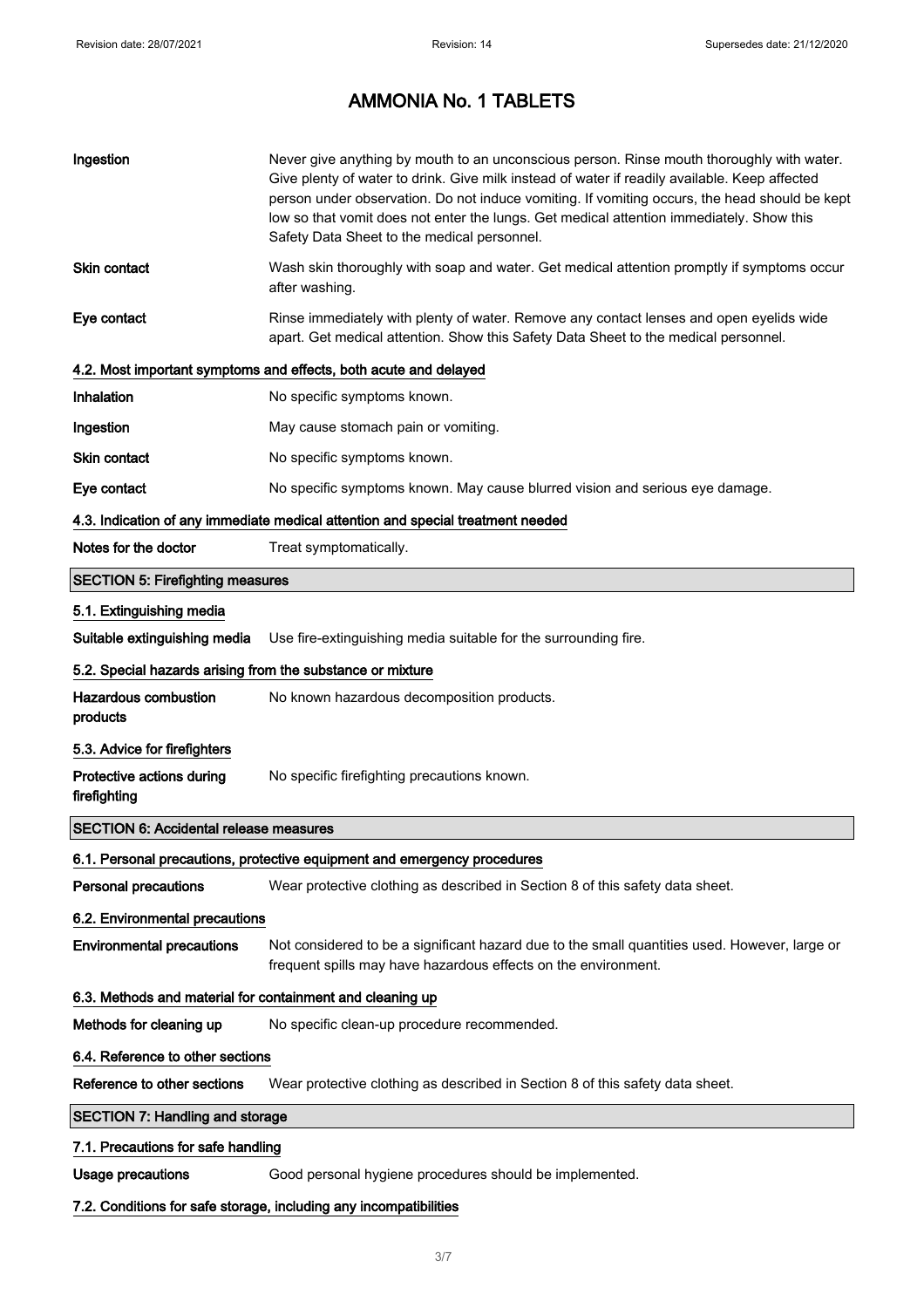| <b>Storage precautions</b>                                 | Keep separate from food, feedstuffs, fertilisers and other sensitive material. Store in closed<br>original container at temperatures between 5°C and 30°C.                                                                                |  |
|------------------------------------------------------------|-------------------------------------------------------------------------------------------------------------------------------------------------------------------------------------------------------------------------------------------|--|
| 7.3. Specific end use(s)                                   |                                                                                                                                                                                                                                           |  |
| Specific end use(s)                                        | The identified uses for this product are detailed in Section 1.2.                                                                                                                                                                         |  |
| <b>SECTION 8: Exposure controls/Personal protection</b>    |                                                                                                                                                                                                                                           |  |
| 8.1. Control parameters                                    |                                                                                                                                                                                                                                           |  |
| Occupational exposure limits<br><b>SILICA</b>              |                                                                                                                                                                                                                                           |  |
| WEL = Workplace Exposure Limit.                            | Long-term exposure limit (8-hour TWA): WEL 6 mg/m <sup>3</sup> inhalable dust<br>Long-term exposure limit (8-hour TWA): WEL 2.4 mg/m <sup>3</sup> respirable dust                                                                         |  |
| Ingredient comments                                        | No exposure limits known for ingredient(s).                                                                                                                                                                                               |  |
| 8.2. Exposure controls                                     |                                                                                                                                                                                                                                           |  |
| Protective equipment                                       |                                                                                                                                                                                                                                           |  |
| Eye/face protection                                        | Eyewear complying with an approved standard should be worn if a risk assessment indicates<br>eye contact is possible. The following protection should be worn: Chemical splash goggles.                                                   |  |
| Hand protection                                            | Chemical-resistant, impervious gloves complying with an approved standard should be worn if<br>a risk assessment indicates skin contact is possible. It is recommended that gloves are made<br>of the following material: Nitrile rubber. |  |
| Hygiene measures                                           | No specific hygiene procedures recommended but good personal hygiene practices should<br>always be observed when working with chemical products.                                                                                          |  |
| <b>SECTION 9: Physical and chemical properties</b>         |                                                                                                                                                                                                                                           |  |
| 9.1. Information on basic physical and chemical properties |                                                                                                                                                                                                                                           |  |
| Appearance                                                 | Solid                                                                                                                                                                                                                                     |  |
| Colour                                                     | White/off-white. to Pale pink.                                                                                                                                                                                                            |  |
| Odour                                                      | Odourless.                                                                                                                                                                                                                                |  |
| Solubility(ies)                                            | Soluble in water.                                                                                                                                                                                                                         |  |
| 9.2. Other information                                     |                                                                                                                                                                                                                                           |  |
| Other information                                          | No data available.                                                                                                                                                                                                                        |  |
| <b>SECTION 10: Stability and reactivity</b>                |                                                                                                                                                                                                                                           |  |
| 10.1. Reactivity                                           |                                                                                                                                                                                                                                           |  |
| Reactivity                                                 | There are no known reactivity hazards associated with this product.                                                                                                                                                                       |  |
| 10.2. Chemical stability                                   |                                                                                                                                                                                                                                           |  |
| <b>Stability</b>                                           | Stable under the prescribed storage conditions.                                                                                                                                                                                           |  |
| 10.3. Possibility of hazardous reactions                   |                                                                                                                                                                                                                                           |  |
| Possibility of hazardous<br>reactions                      | No data available.                                                                                                                                                                                                                        |  |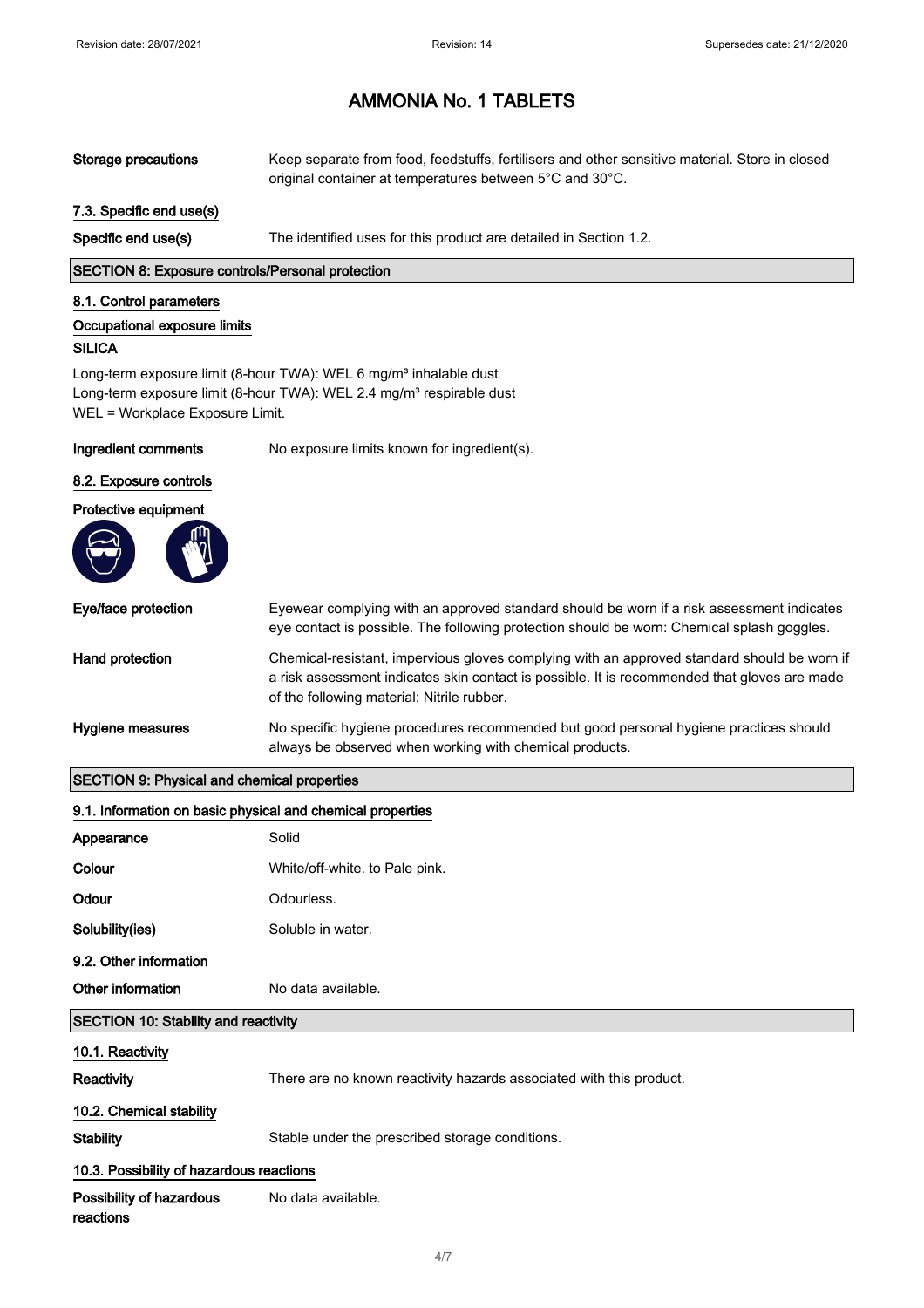#### 10.4. Conditions to avoid

Conditions to avoid There are no known conditions that are likely to result in a hazardous situation.

#### 10.5. Incompatible materials

Materials to avoid No specific material or group of materials is likely to react with the product to produce a hazardous situation.

#### 10.6. Hazardous decomposition products

Hazardous decomposition products No known hazardous decomposition products.

#### SECTION 11: Toxicological information

| 11.1. Information on toxicological effects       |                                                                                                                                                                 |
|--------------------------------------------------|-----------------------------------------------------------------------------------------------------------------------------------------------------------------|
| <b>Toxicological effects</b>                     | Harmful if swallowed.                                                                                                                                           |
| Other health effects                             | Causes serious eye damage.                                                                                                                                      |
| Acute toxicity - oral                            |                                                                                                                                                                 |
| Summary                                          | Harmful if swallowed.                                                                                                                                           |
| ATE oral (mg/kg)                                 | 1,246.33                                                                                                                                                        |
| Acute toxicity - dermal                          |                                                                                                                                                                 |
| Summary                                          | Causes serious eye damage.                                                                                                                                      |
| Skin corrosion/irritation                        |                                                                                                                                                                 |
| Summary                                          | May cause skin irritation.                                                                                                                                      |
| Serious eye damage/irritation                    |                                                                                                                                                                 |
| Summary                                          | Causes serious eye damage.                                                                                                                                      |
|                                                  |                                                                                                                                                                 |
| Ingestion                                        | Harmful if swallowed.                                                                                                                                           |
| Skin contact                                     | May cause skin irritation.                                                                                                                                      |
| Eye contact                                      | Causes serious eye damage.                                                                                                                                      |
| <b>SECTION 12: Ecological information</b>        |                                                                                                                                                                 |
| Ecotoxicity                                      | Not considered to be a significant hazard due to the small quantities used. However, large or<br>frequent spills may have hazardous effects on the environment. |
| 12.1. Toxicity                                   |                                                                                                                                                                 |
| <b>Toxicity</b>                                  | No data available.                                                                                                                                              |
| 12.2. Persistence and degradability              |                                                                                                                                                                 |
| Persistence and degradability No data available. |                                                                                                                                                                 |
| 12.3. Bioaccumulative potential                  |                                                                                                                                                                 |
| <b>Bioaccumulative potential</b>                 | No data available on bioaccumulation.                                                                                                                           |
| 12.4. Mobility in soil                           |                                                                                                                                                                 |
| Mobility                                         | The product is soluble in water.                                                                                                                                |
| 12.5. Results of PBT and vPvB assessment         |                                                                                                                                                                 |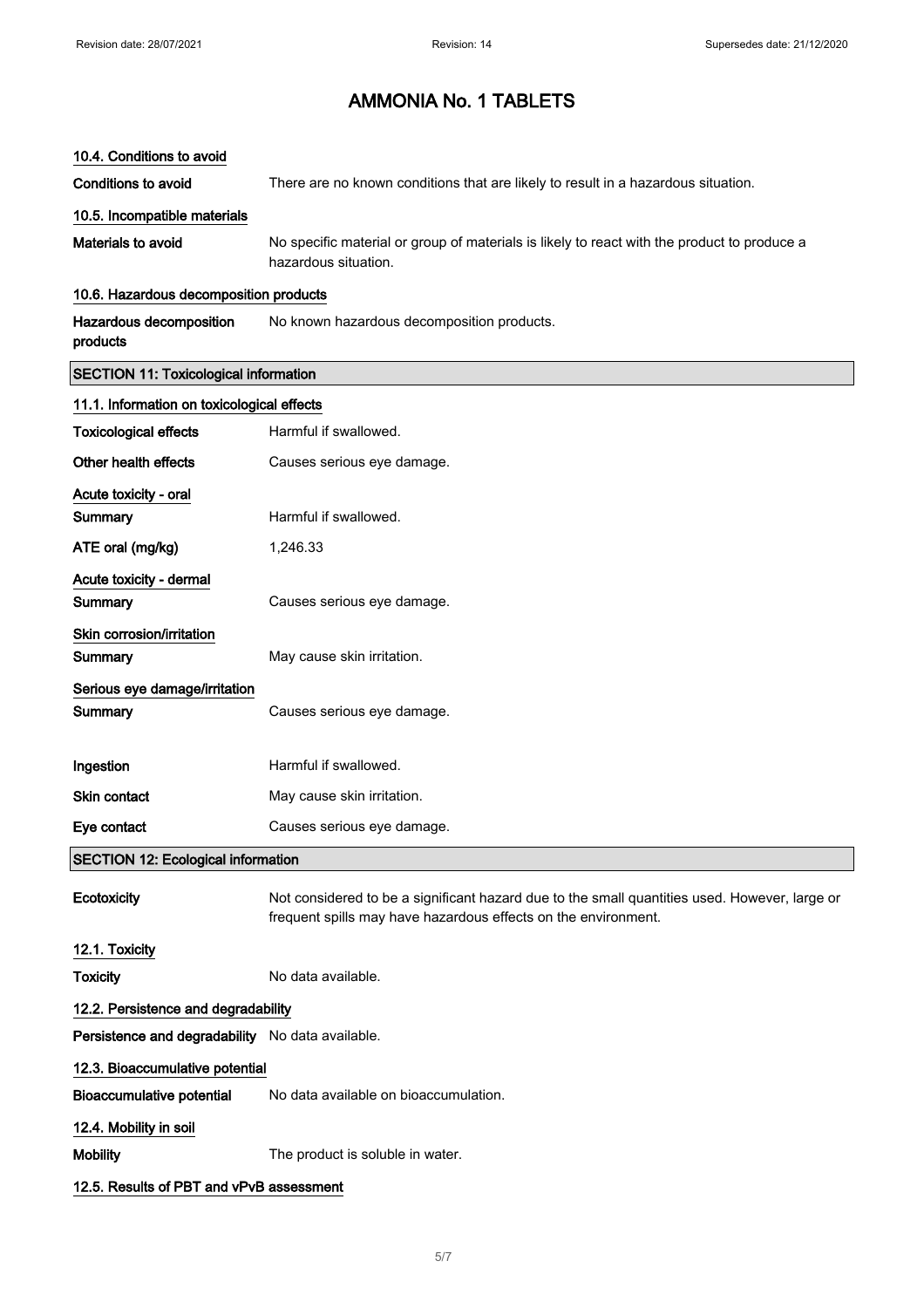| Results of PBT and vPvB            | This product does not contain any substances classified as PBT or vPvB. |
|------------------------------------|-------------------------------------------------------------------------|
| assessment                         |                                                                         |
| $\sim$ $\sim$ $\sim$ $\sim$ $\sim$ |                                                                         |

### 12.6. Other adverse effects

Other adverse effects No data available.

#### SECTION 13: Disposal considerations

### 13.1. Waste treatment methods

| Disposal methods | Dispose of waste to licensed waste disposal site in accordance with the requirements of the |
|------------------|---------------------------------------------------------------------------------------------|
|                  | local Waste Disposal Authority.                                                             |

#### SECTION 14: Transport information

General The product is not covered by international regulations on the transport of dangerous goods (IMDG, IATA, ADR/RID).

#### 14.1. UN number

Not applicable.

#### 14.2. UN proper shipping name

Not applicable.

#### 14.3. Transport hazard class(es)

No transport warning sign required.

#### 14.4. Packing group

Not applicable.

#### 14.5. Environmental hazards

#### Environmentally hazardous substance/marine pollutant No.

#### 14.6. Special precautions for user

Not applicable.

#### 14.7. Transport in bulk according to Annex II of MARPOL and the IBC Code

Transport in bulk according to Not applicable. Annex II of MARPOL 73/78 and the IBC Code

#### SECTION 15: Regulatory information

### 15.1. Safety, health and environmental regulations/legislation specific for the substance or mixture

EU legislation Regulation (EC) No 1272/2008 of the European Parliament and of the Council of 16 December 2008 on classification, labelling and packaging of substances and mixtures (as amended).

#### 15.2. Chemical safety assessment

No data available.

#### SECTION 16: Other information

Revision comments NOTE: Lines within the margin indicate significant changes from the previous revision.

**Issued by Community** L. Morgan